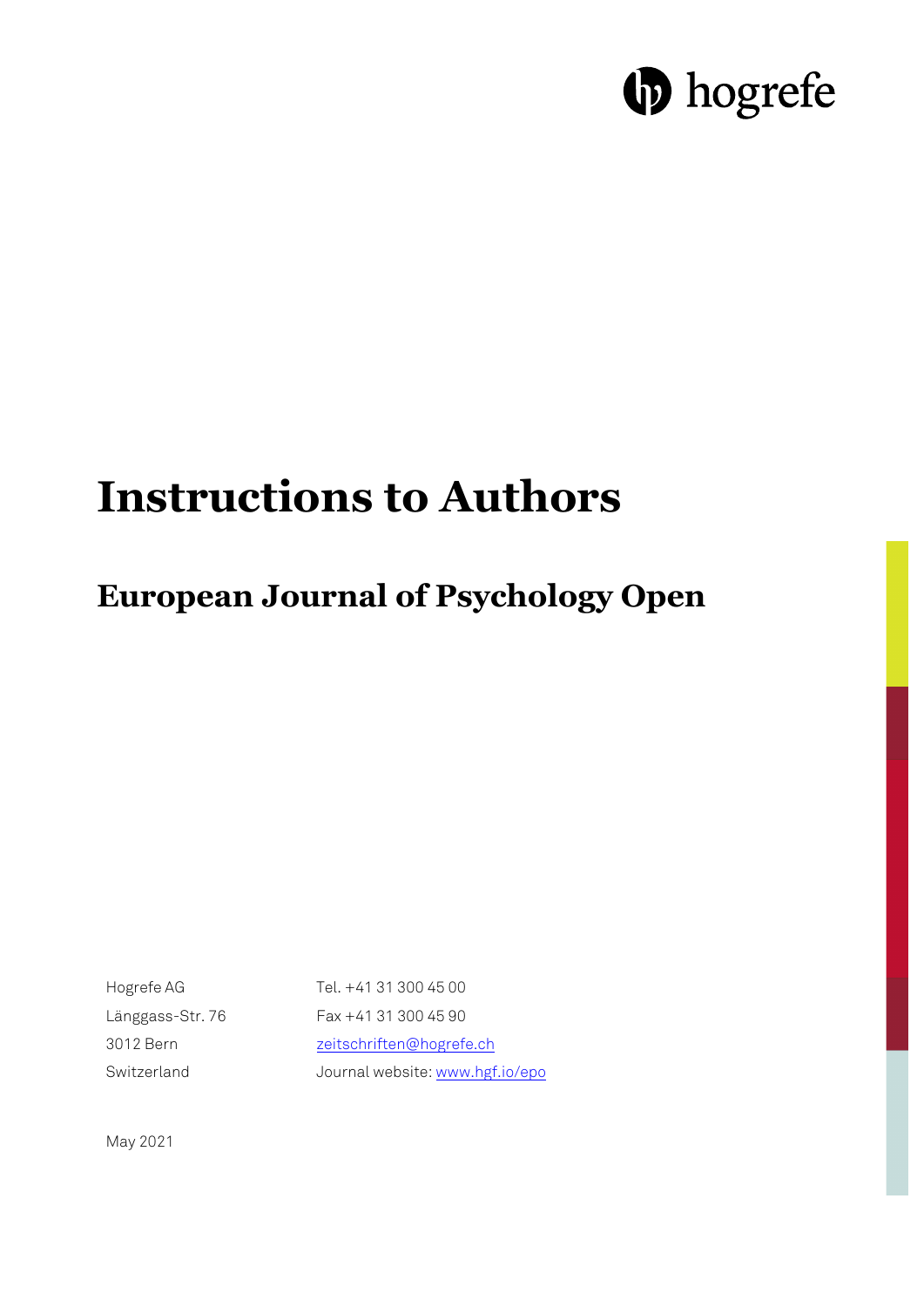EJPO is the official open access empirical journal of the European Federation of Psychologists' Associations (EFPA).

The journal invites all authors to publish their empirical work. At the same time, the editors want to encourage and mentor young talents: Associate and action editors are early career researchers who, under the expert guidance of the senior editors, will further develop their scientific journal editing skills; alongside experienced reviewers, early career reviewers will gain experience in the peer review process; and early career researchers submitting papers will be guided through the process of publishing good scientific articles and open science practices.

Manuscripts that go into the review process will be subject to masked peer review. Accepted manuscripts will be published online only in final form as advance articles.

#### **Article types**

EJPO publishes full-length original articles and brief reports describing single studies.

#### **Types and length of manuscripts**

Original Articles published in EJPO will be original empirical papers. They should not be longer than 6,000 words (including main text plus notes, acknowledgments, and appendices but excluding cover page, references, tables, and figures). The difference to Brief Reports (see below) is that Original Articles provide a more comprehensive picture of the research question.

Brief Reports should be no longer than 3,000 words (including main text plus notes, acknowledgments, and appendices but excluding cover page, references, tables, and figures). All paper types should normally be structured according to the following sections: Abstract (not exceeding 200 words), Keywords (up to five), Methods, Results, Discussion, Acknowledgments (optional), References, Open Science. Papers exceeding the limits will be rejected. Please note that Open Data, Open Materials, and other electronic supplementary materials (see below) are not included in the word count.

#### **Manuscript Preparation**

#### **Language**

All contributions must be in English. It is recommended that authors who are not native speakers of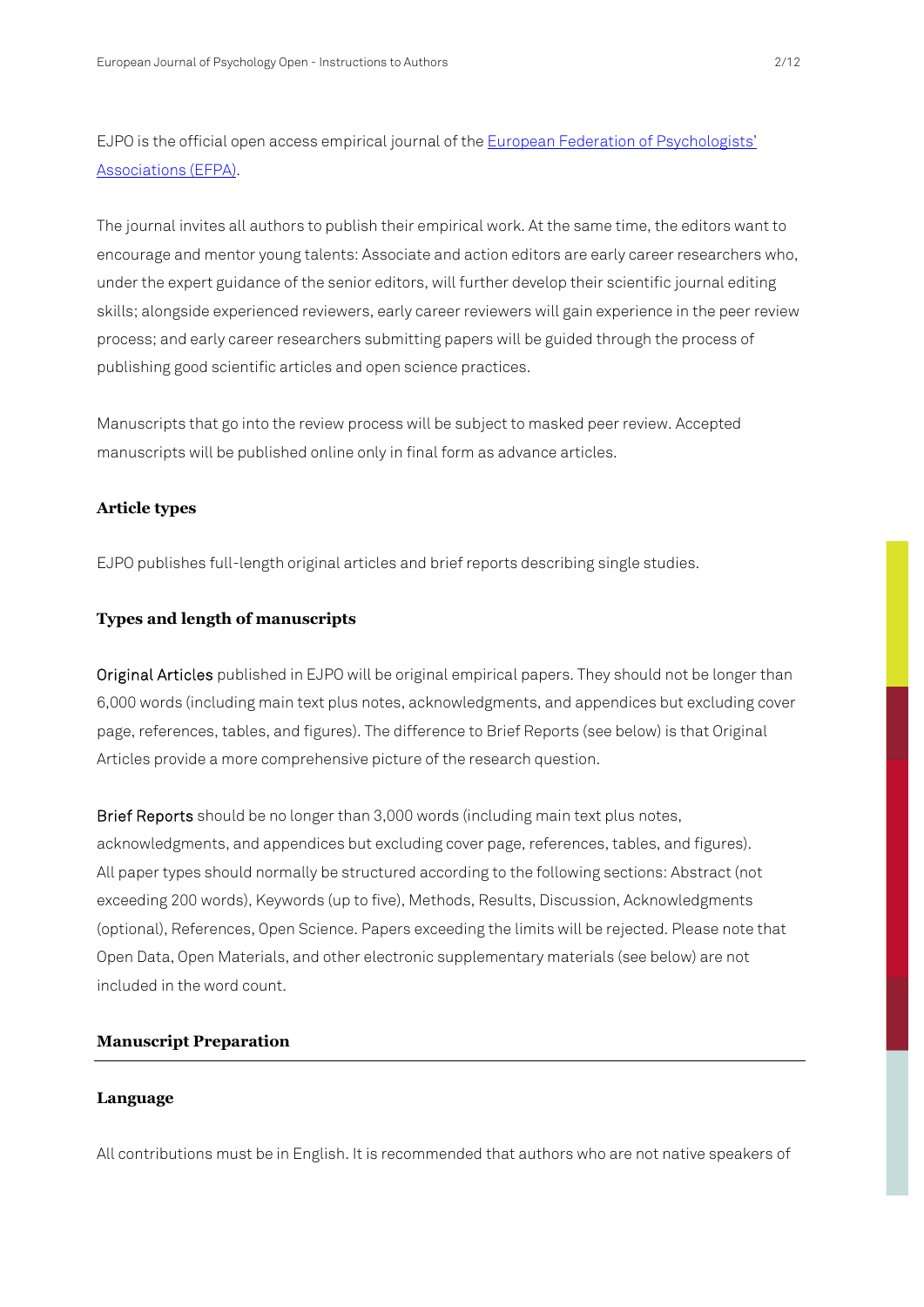English have their manuscripts checked by a native-speaker colleague or a professional language editing service\* before submission.

\*Hogrefe has negotiated a 20% discount for authors who wish to have their manuscript professionally edited or translated into English by the experts at **Enago** before submission. Please note that the service is independent of Hogrefe and use of it has no bearing on acceptance decisions made by individual journals.

#### **Manuscripts**

Please note that your submission will undergo a plagiarism check during the peer review process. Authors should follow the Publication Manual of the American Psychological Association (7th ed.) for general style and layout. Please arrange and type manuscripts accordingly. Nonstandard abbreviations should be defined in the text upon first use. Footnotes should generally be avoided.

The cover page should, in addition to the title, contain the name and complete address of the corresponding author and names and affiliations of all authors as well as a running title exceeding no more than 48 letters and spaces. Moreover, and in general, personal data such as acknowledgments, declaration of conflicts of interest and any other disclosures must be included in the cover page (see also Blinding submissions below). The text should be written double-spaced with a margin of 2.5 cm (1 inch) on all sides.

All manuscripts should be submitted online at https://www.editorialmanager.com/ejpo. Please follow the online instructions for submission. Should you have any technical queries regarding this process, and for any editorial questions, please contact the editorial office at eipoeditor@ucy.ac.cy.

#### **Statistical and Mathematical Copy**

Abbreviations and styling of statistical and mathematical symbols, Greek letters, etc., as well as spacing, alignment, punctuation, equations in text, displayed equations, and tabular presentation or mathematical copy, should follow the Publication Manual of the APA (7th ed., Chapter 6, pp. 153– 191).

#### **Figures and Tables**

Figures and tables should be numbered using Arabic numerals. The number of figures and tables should be kept to a minimum and only be included to facilitate understanding of the text. The same information should not appear in both a figure and a table. Each table and figure must be cited in the text and should be accompanied by a legend. Please note that the journal's online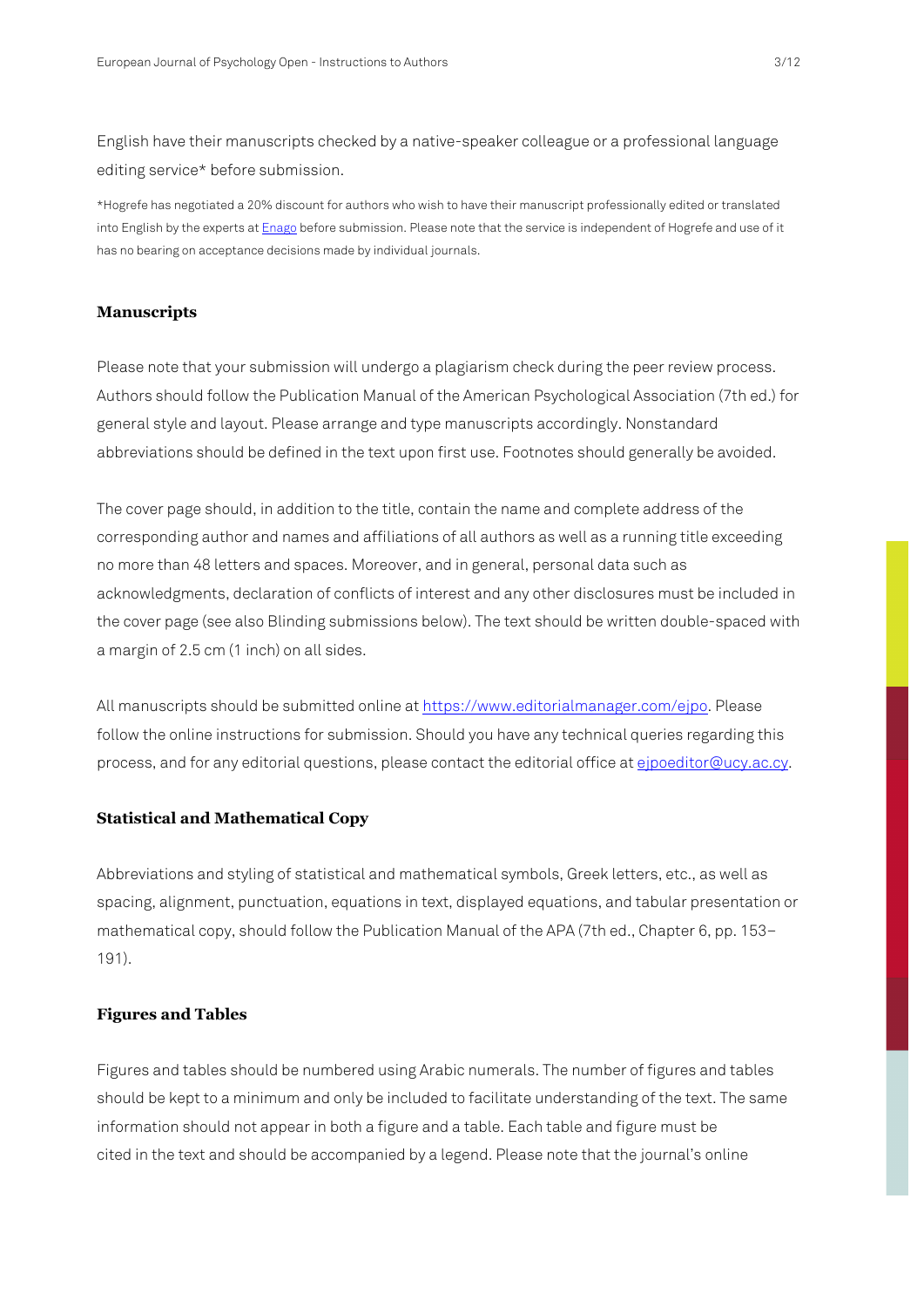submission portal allows text, figures, and tables to be submitted as separate files. Figures must be supplied in a form suitable for reproduction: preferably high-resolution bitmaps (e.g., jpg, tif, 300 dpi), as vector graphics files or in original file formats such as .ppt or .xls, but not as a Word file.

Note that an allowance for any tables and figures should be deducted from the total word count depending on their size (approximately 200 words per quarter print page).

#### **Blinding Submissions**

Authors are responsible for masking information in their manuscript that could result in reviewers identifying the author(s). Errors related to anonymization often lead to delays in processing. Please follow the recommendations below:

|                                          | You should mask | Preferred method                         |
|------------------------------------------|-----------------|------------------------------------------|
| Self-citations in manuscript author name |                 | use 3rd person: "Doe and Doe's (2015)    |
|                                          |                 | work on the XYZ                          |
|                                          |                 | Questionnaire"                           |
| Conference presentations,                | author name     | [AUTHORS, {publication date}]            |
| submitted work, or                       |                 |                                          |
| unpublished self-citations               |                 |                                          |
| in-text                                  |                 |                                          |
| Published or unpublished                 | author name     | [AUTHORS, {publication date}]            |
| self-citations in-text                   |                 |                                          |
| Published or unpublished                 | author name     | [AUTHORS, {publication date}]            |
| self-citations in reference              | article title   | list under "A", not under original       |
| list                                     | article DOI     | position of author's initial             |
| Open Data, Open Materials,               | author name     | Please use an anonymous view-only        |
| and other Electronic                     | article title   | link for the peer-review                 |
| Supplementary Material                   | article DOI     |                                          |
| (uploaded in public, open                |                 |                                          |
| access                                   |                 |                                          |
| repository)                              |                 |                                          |
| Editorial Manager - names                | author name     | Please ensure none of the uploaded       |
| of uploaded files                        |                 | documents (.docx/.pdf) contain author    |
|                                          |                 | names in the file name (e.g., do not use |
|                                          |                 | Manuscript_JohnDoe.docx)                 |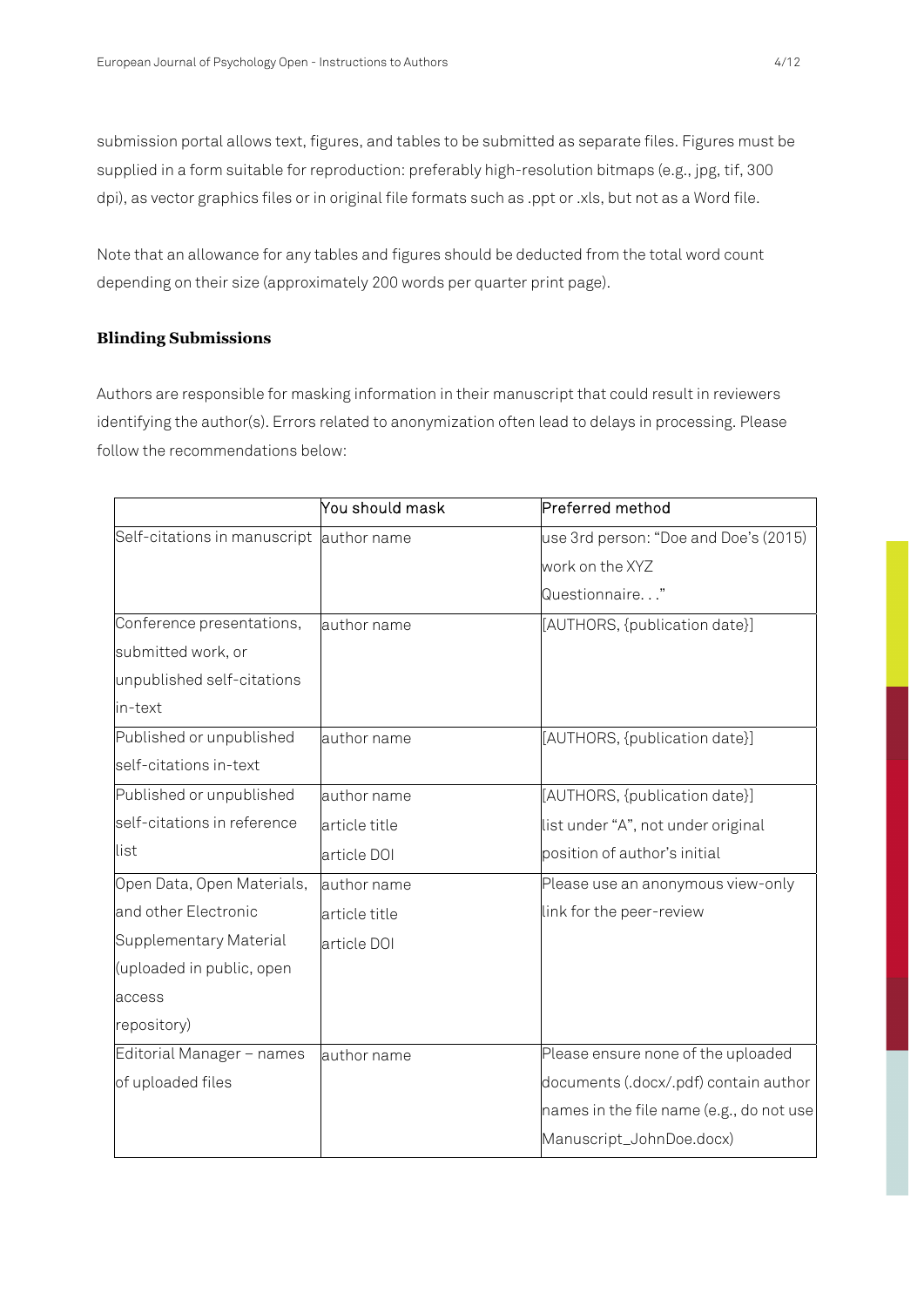| Online repository (e.g., OSF, | author name             | [BRIEF ARTICLE TITLE]             |
|-------------------------------|-------------------------|-----------------------------------|
| PsychArchives, SFX)           |                         | <b>FILE CONTENT</b>               |
|                               |                         | Please use an anonymous view-only |
|                               |                         | link for the peer-review          |
| Funding information           | author name             | [PROJECT WEBSITE]                 |
|                               | project-related website | <b>[GRANT NUMBER]</b>             |
|                               | grant number            |                                   |

#### **Revisions**

Revised manuscripts should be accompanied by a detailed response to the reviewers (unless stated otherwise by the handling editor) which addresses all points raised by the reviewers and editor. This letter should also outline major changes made to the manuscript and indicate where these changes can be found. Ideally, the revised manuscript should clearly mark any changes/new insertions by, for example, highlighting text or using a different color, which helps reviewers to identify changes and speeds up the review process. Authors should also remember to anonymize revised submissions. Letters to the reviewers should be signed "The Author(s)" (and not, for example, "John Doe & Jane Doe") and should not be written on official templates from their affiliate organization as this could reveal the authors' identity.

Authors should adhere to word limits as far as possible (see section "Types and Length of Manuscripts") and update the word count in the submission portal when submitting a revised manuscript. While word count limits should normally still apply for revised versions and resubmissions, we acknowledge that it can sometimes be difficult to adhere to them and address all reviewer comments, and so if appropriate and necessary we allow up to an additional 10%. Authors are advised to contact the journal office prior to submission if they think even higher word count is required.

#### **References**

References must include all and only works cited in the text and are to be arranged alphabetically. Works cited in the text within the same parentheses should be listed alphabetically. APA style is to be used for text citations and the reference list throughout (for details, see Publication Manual of the APA, 7th ed.). In the reference list, make sure to provide the DOIs (digital object identifier) of the cited journal articles.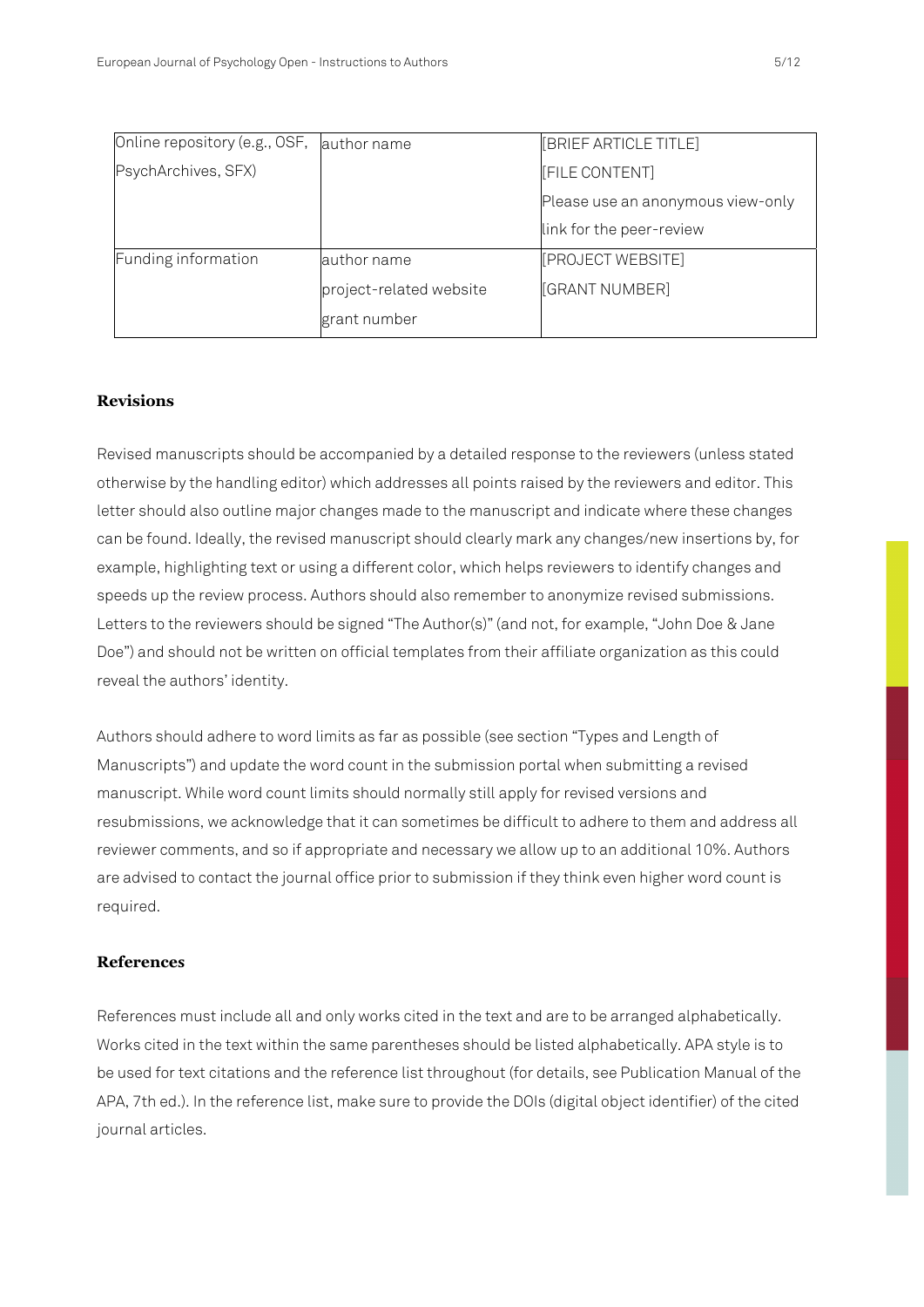#### **Transparency and openness requirements**

EJPO is a signatory of the Transparency and Openness Promotion (TOP) Guidelines (see https://www.cos.io/our-services/top-guidelines) and our author guidelines and submission process have been aligned accordingly. TOP guidelines describe standards that promote open science practices in publishing (including, but not limited to, citations and the availability of data, code, materials, and design), each with increasing levels of stringency (namely, Level 0 = not implemented; Level  $1 =$  disclosure; Level  $2 =$  requirement; Level  $3 =$  verification of the mandate). The way EJPO implements the TOP guidelines allows authors to decide how they implement different TOP standards, but requires them to be transparent about their choices. We strongly encourage authors to implement open science practices and therefore award Open Data (OD) and Open Materials (OM) badges when authors and papers meet the appropriate criteria. We nevertheless acknowledge that there may be some instances in which authors cannot implement these practices (e.g., due to ethical, legal, or other limitations). Table 1 provides a summary of the transparency and openness standards adopted by the EJPO.

Please note: TOP compliance is required at the latest when the first revised manuscript is submitted. At this point, authors should ensure that their manuscript includes an appropriate statement in the Open Science section (see below) after the References.

|                         | Level Adopted by     | Requirement                                    |
|-------------------------|----------------------|------------------------------------------------|
|                         | <b>EJPO</b>          |                                                |
| Citation Standards      | Level 2: Requirement | If authors use existing data or materials, the |
|                         |                      | appropriate citation must be provided in a     |
|                         |                      | manner that is consistent with our author      |
|                         |                      | guidelines                                     |
| Data Transparency       | Level 1: Disclosure  | Authors must state whether data are available, |
|                         |                      | and,                                           |
|                         |                      | if so, where to access them                    |
| Analytic Methods (Code) | Level 1: Disclosure  | Authors must state whether code is available,  |
| Transparency            |                      | and, if so, where to access it                 |
| Research Materials      | Level 1: Disclosure  | Authors must state whether materials are       |
| Transparency            |                      | available, and, if so, where to access them.   |
| Design and Analysis     | Level 2: Requirement | Authors must adhere to design transparency     |
| Transparency            |                      | standards for review and publication           |

#### **Table 1.** Summary of EJPO's TOP Requirements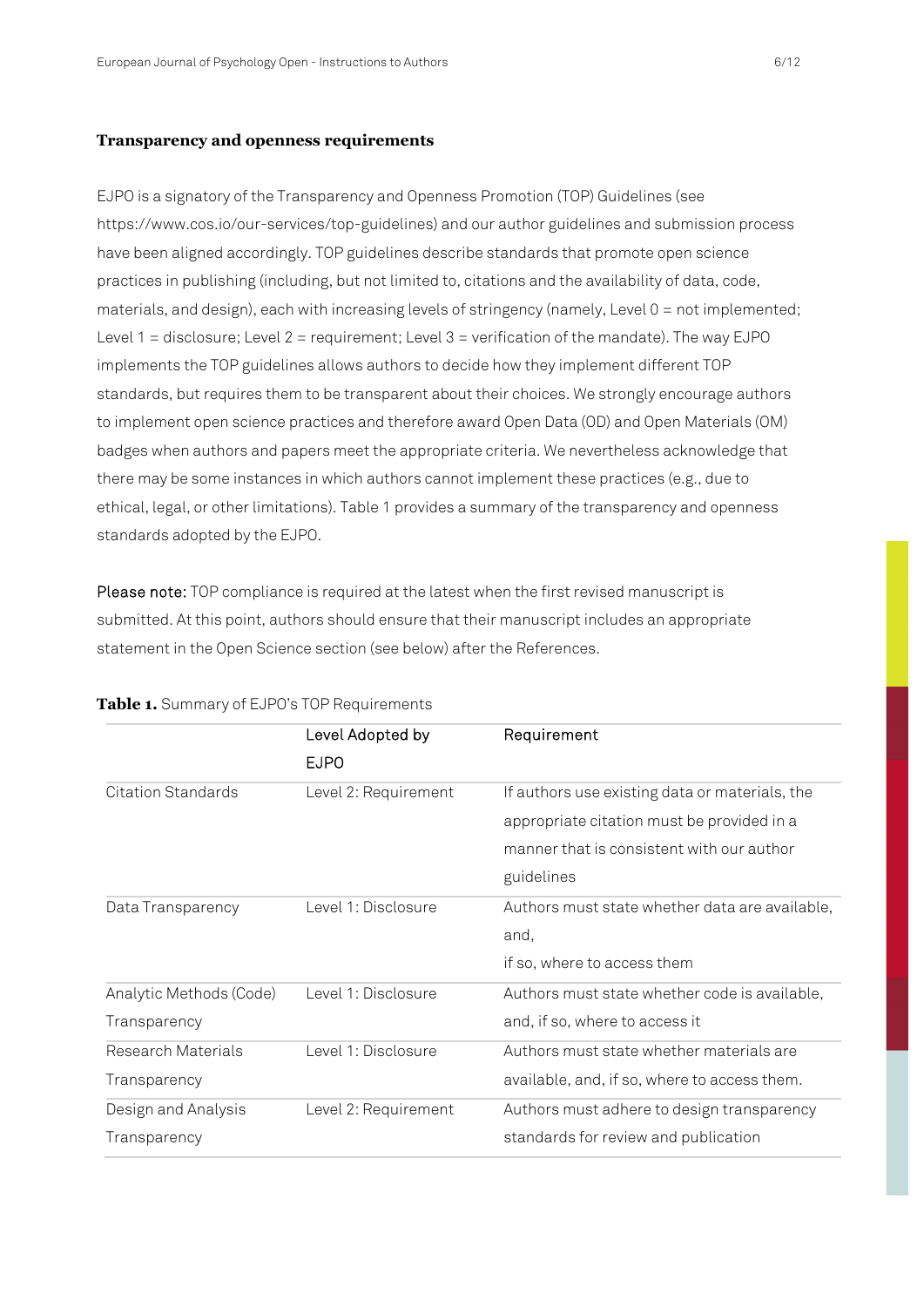| Study Preregistration | Level 1: Disclosure | Authors are required to state whether              |
|-----------------------|---------------------|----------------------------------------------------|
|                       |                     | preregistration of study exists, and, if so, where |
|                       |                     | to                                                 |
|                       |                     | access it                                          |
| Analysis Plan         | Level 1: Disclosure | Authors are required to state whether              |
| Preregistration       |                     | preregistration of study with analysis plan        |
|                       |                     | exists,                                            |
|                       |                     | and, if so, where to access it                     |
| Open Science Badges   | Level 1             | EJPO awards Open Data and Open Materials           |
|                       |                     | science                                            |
|                       |                     | badges                                             |

#### **Citation standards**

If authors rely on existing data, materials, program code, and other methods, these should be recognized as original intellectual contributions by being cited appropriately in the text and listed in the reference section. Furthermore, when authors submit data sets or materials, references for data sets and program code must include a persistent identifier such as a DOI. Please see the instructions below concerning the Open Science section of the manuscript for details.

#### **Data, analytic methods (code), and research materials transparency**

EJPO requires authors to indicate in the Open Science section at the end of their manuscript whether the data, analytic methods (code) used in the analysis, and materials used to conduct the research will be made available to any researcher for purposes of reproducing the results or replicating the procedure; and if so, where they are available. Please see the instructions concerning the Open Science section below for more details. Open Data and Open Materials badges are awarded to manuscripts that meet the relevant requirements.

#### **Design and analysis transparency**

The policy of EJPO is to publish papers where authors follow accepted standards for disclosing key aspects of the research design and data analysis. Authors are expected to include the following text (an adaptation of the solution proposed by Simmons et al., 2012), with elaboration as appropriate, in the main body of the manuscript:

We report how we determined our sample size, all data exclusions (if any), all data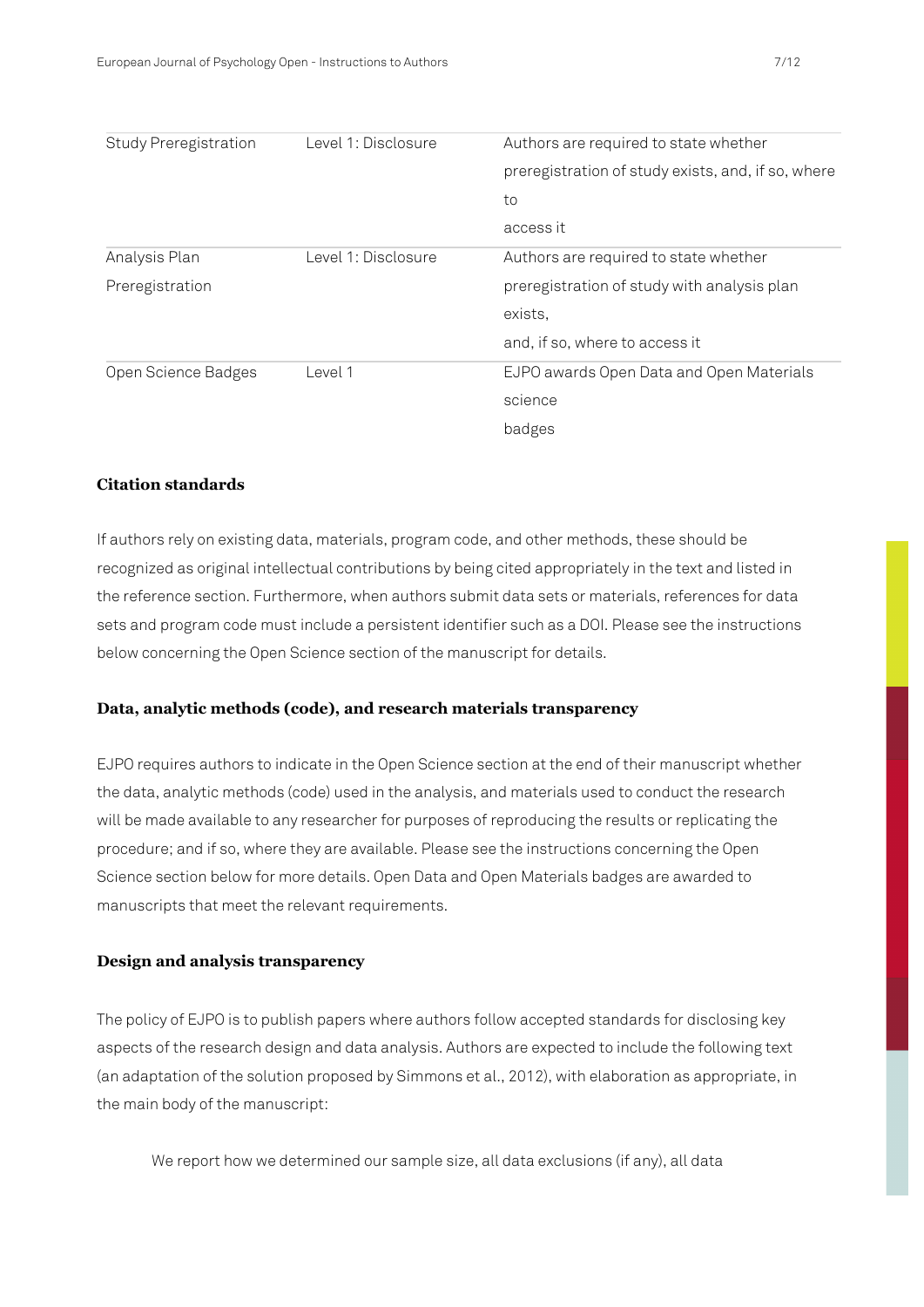inclusion/exclusion criteria, whether inclusion/exclusion criteria were established prior to data analysis, all measures in the study, and all analyses including all tested models. If we use inferential tests, we report exact p values, effect sizes, and 95% confidence or credible intervals.

In addition, authors are also required to report descriptives and reliability coefficients. When models are estimated, authors should specify which estimation method was used, the model fit obtained, and correlations between residuals (if applicable).

#### **Open Science: Open Data, Open Materials, and other Electronic Supplementary Material**

#### **What are Open Data and Open Materials Badges?**

In accordance with open scientific practices, EJPO encourages authors to make data, materials, and other relevant supplementary files available to the public and awards badges to manuscripts adopting Open Data (OD) and Open Materials (OM) practices.

- The Open Data (OD) badge is earned by making publicly available the digitally Shareable raw (and processed) data (including codebook if relevant) necessary to reproduce the reported results. See criteria for Open Data at https://osf.io/g6u5k/
- The Open Materials (OM) badge is earned by making publicly available the components of the research methodology needed to reproduce the reported procedure and analysis. OM thus pertains to all relevant and core materials such as the questionnaires used in the study (if not copyright protected); the scripts, code, and outputs associated with the statistical analyses; any additional explanations or analyses; and any other outputs. See criteria for Open Materials at https://osf.io/gc2g8/
- Other electronic supplementary material (ESM), such as additional tables and figures, may also be submitted and uploaded to a public repository but may not mean that a paper qualifies for a badge. Only submissions that make available the complete set of data and/or materials necessary to reproduce the reported results and/or reported procedure and analysis will qualify for the respective badge.

### **How should authors submit Open Data, Open Materials, and other Electronic Supplementary Material?**

In support of open scientific practices, EJPO requires all Open Data, Open Materials, and other electronic supplementary files to be uploaded to a public repository. When submitting data,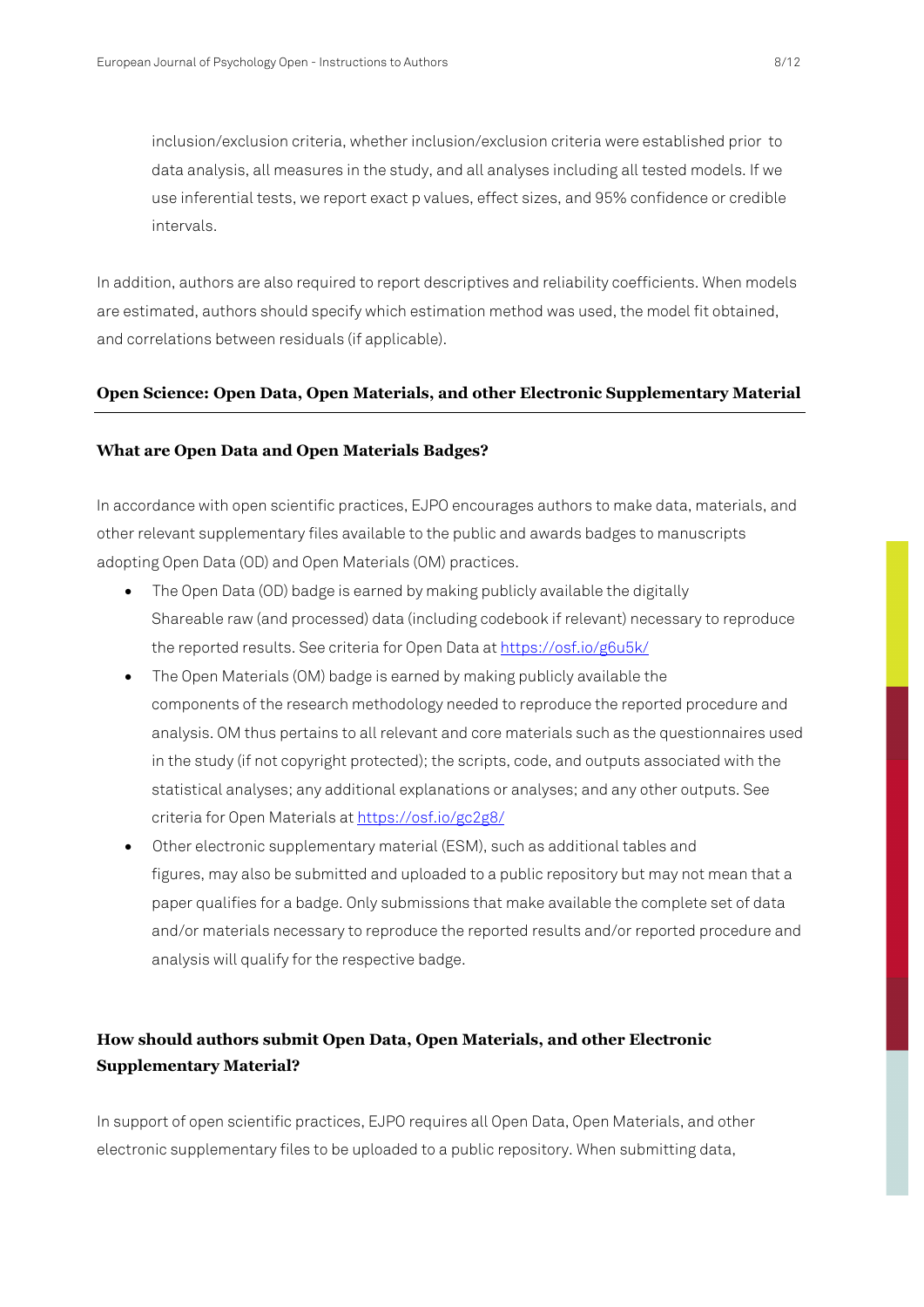materials, or any supplementary tables or figures, authors must provide a DOI or other persistent identifier for accessing them in a public, open-access repository. Qualifying public open-access repositories are committed to preserving data, materials, and/or registered analysis plans and to keeping them publicly accessible via the web in perpetuity. A preferred repository for EJPO is PsychArchives (run by the Leibniz Institute for Psychology – ZPID – https://www.psycharchives.org/; for instructions see https://www.psycharchives.org/contribute or

https://www.psycharchives.org/hogrefe/). Other repositories are, of course, also acceptable as long as DOIs or accession numbers are provided and the data are at least as open as CC BY (for a list of repositories see https://www.re3data.org/). The content may be embargoed until the article is published.

#### **When should authors submit Open Data, Open Materials, and other Electronic Supplementary Material?**

Although not obligatory at the point of submission, it is strongly recommended that authors who are interested in providing Open Data, Open Materials, and/or other electronic supplementary material provide the data and material during the initial manuscript submission stage. To ensure anonymity, authors are advised to submit anonymous view-only links if they decide to provide this information before acceptance of the paper. In this manner, editors and reviewers have the opportunity to view the relevant files during the peer review process. If authors choose to provide data, materials, and other electronic supplements, these must be submitted at the very latest when the manuscript is accepted for publication.

#### **How do authors apply for an Open Data or Open Materials Badge?**

During submission via EJPO's submission portal, authors may indicate under the section "Additional Information" that they are interested in applying for an Open Data or and Open Materials badge. Authors must include a public disclosure statement in the manuscript stating that there is sufficient information for an independent researcher to reproduce all of the reported results (OD) and/or all of the reported methodology (OM) – see below for details. Authors are accountable to the community for disclosure accuracy and are fully responsible for the content of the Open Data and Open Materials. Once the editorial office receives the request, checks are performed to ensure the provided links are working. Manuscripts that do not include working links to all relevant materials will not qualify for an OD and/or OM badge. To qualify for an OD/OM badge, the complete set of data and/or materials necessary to reproduce the reported results and/or reported procedure and analysis must be included in an online repository.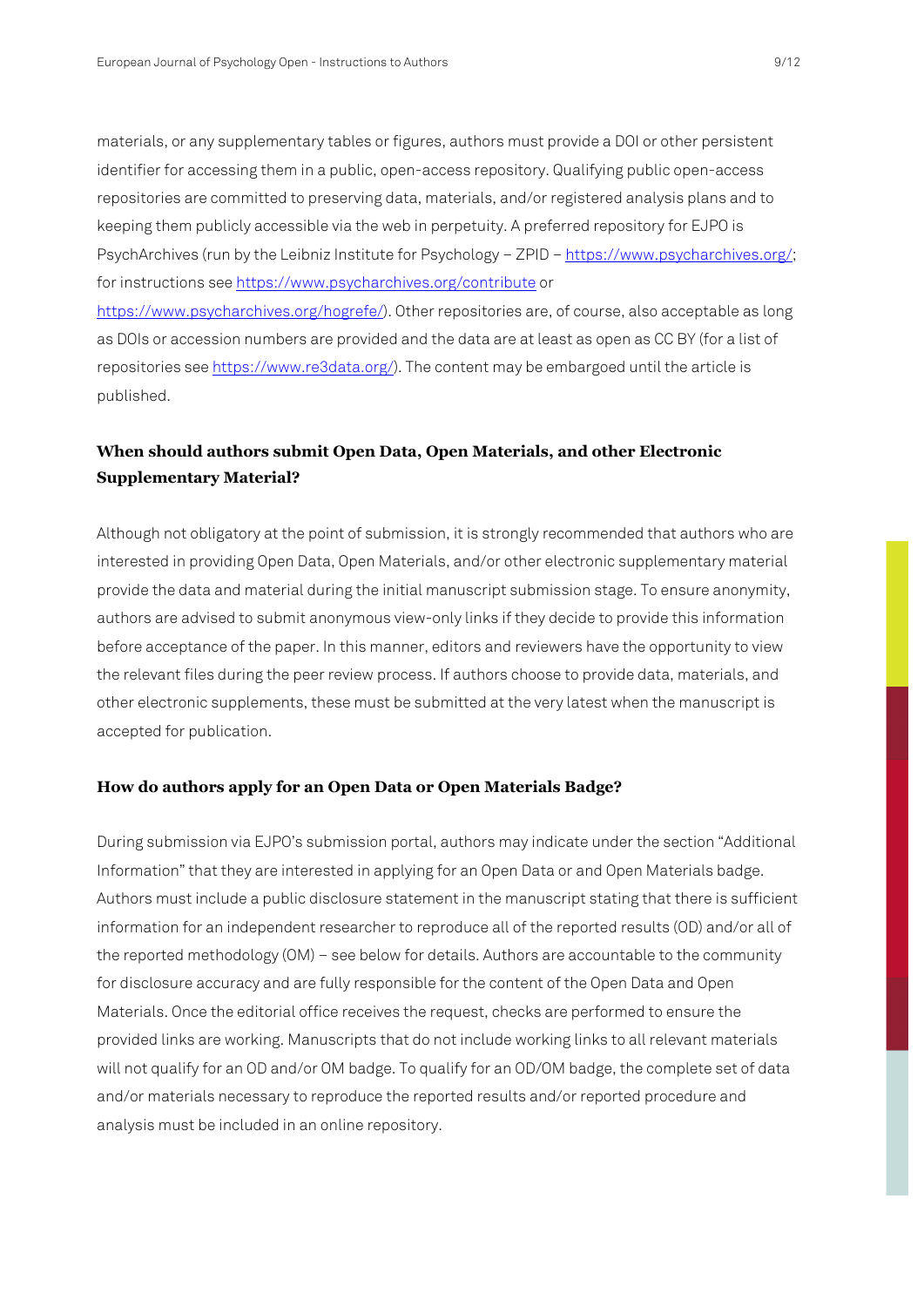#### **Other important information concerning Open Data, Open Materials, and other Electronic Supplementary Material**

Hogrefe Publishing does not provide technical support for the creation or viewing of the OD, OM, and supplementary files. If necessary, authors should seek the assistance of their local IT department. Like the manuscript, OD, OM, and supplementary material should be original and not previously published. If previously published, please submit the necessary permissions with your manuscript. Note that the OD, OM, and supplementary files, just like the article itself, are permanent records and may not be altered once they have been published online. The authors are fully responsible for the content of the OD, OM, and supplementary files. Please ensure that any OD, OM, and supplementary material submitted with the article is in compliance with the EU General Data Protection Regulation (GDPR) or other relevant data protection guidelines that may apply.

### **Data and/or material placed in a repository: Submission process, public disclosure, and citation in manuscript**

Authors who are interested in submitting OD, OM, and other electronic supplementary material should ideally make these available (via a public repository) during the initial submission of the manuscript. Commonly used file formats that are accessible by most readers are preferred. Following the online instructions, authors are required to submit the URL(s) to their files as part of their submission.

If authors include OD, OM, and other electronic supplementary material, these must be referred to with in-text citations, like any other reference, in the form "(Author, year)". To ensure the anonymity of the authors, references should only be added when the paper is accepted for publication. Authors are thus invited to submit anonymous view-only links in their initial and revised submissions (i.e., before acceptance) for the purpose of the peer-review process and to provide the proper references only upon the acceptance of their paper.

In the Open Science section at the end of the article, authors should describe the data/material and reference the data set in the form "(Author, year)". Authors who are interested in the OD/OM badge should include a public disclosure statement that there is sufficient information for an independent researcher to reproduce all of the reported results (OD) and/or all of the reported methodology (OM). The following wording should be used:

Open Data: I confirm that there is sufficient information for an independent researcher to reproduce all of the reported results, including codebook if relevant (Author, Year).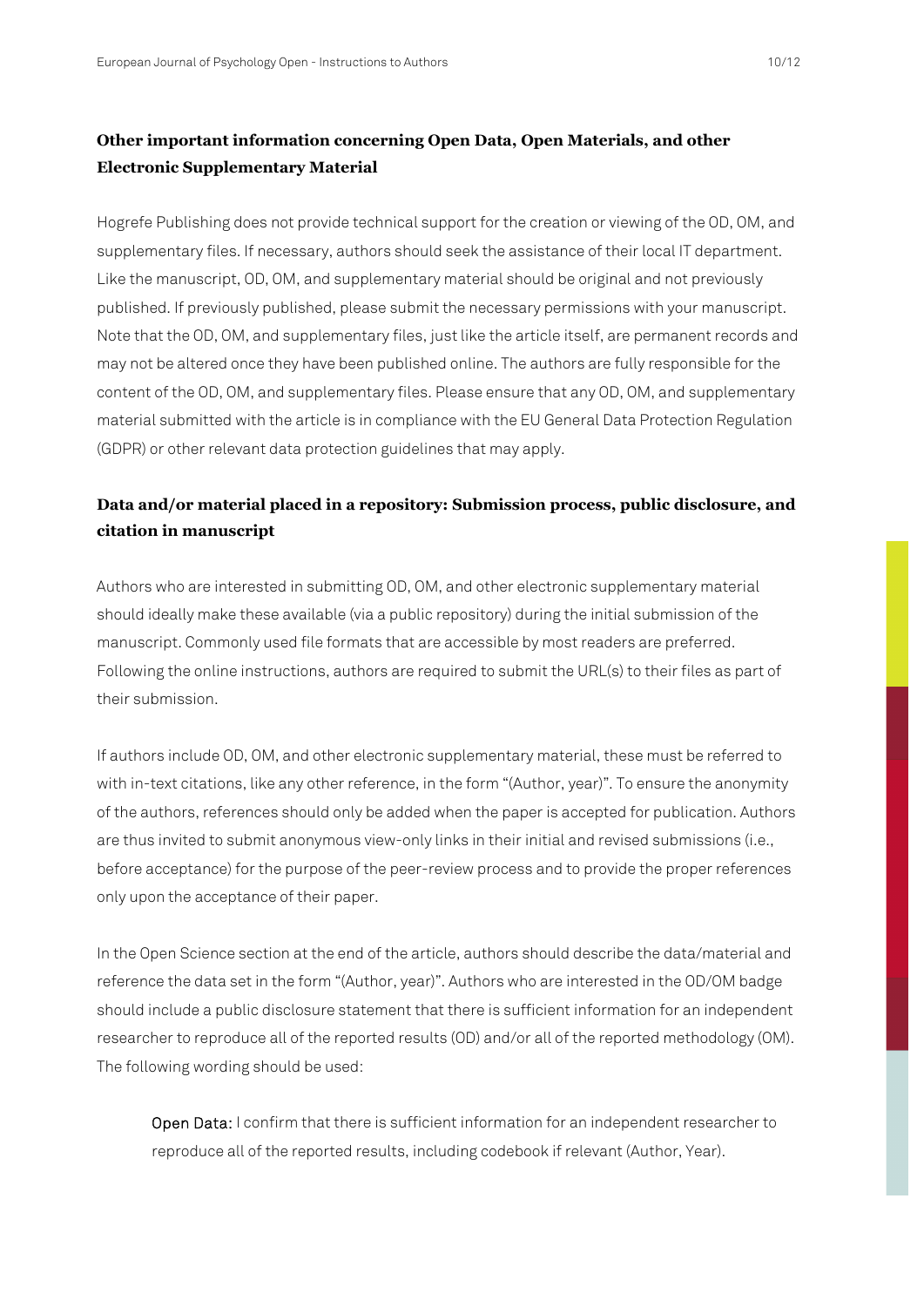Open Materials: I confirm that there is sufficient information for an independent researcher to reproduce all of the reported methodology (Author, Year).

The entry in the reference list should be as follows: Author, A. A. (Year). Name of data set [Data Set]. [Doi]

Importantly, authors who decide not to include Open Data and/or Open Materials as part of their submission must also include a disclosure statement in the Open Science section at the end of the article. If authors are unable to make the data/material openly accessible, they are encouraged to make the data/material available on request. (This is, however, not sufficient to qualify for an OM/OD badge). In addition, authors are encouraged to explain in the methods section of the manuscript why the data and/or materials are not made openly accessible. In instances where authors are unable to make the full dataset or all relevant and core materials openly accessible, they are encouraged to carefully consider whether it might be possible to make (parts of) the data openly accessible (for example, through data aggregation or by anonymization) or parts of the material accessible as other electronic supplementary materials. Authors that do not include data or materials as part of their submission (by choice or due to legal reasons), should include the following statement in this section:

Open Data: The information needed to reproduce all of the reported results are not openly accessible. [Optional extra: The data is available on request from the author(s)]. Open Materials: The information needed to reproduce all of the reported methodology is not openly accessible. [Optional extra: The material is available on request from the author(s)].

#### **Publication ethics**

The journal and its editors adhere to, and expect authors to adhere to, the Committee on Publication Ethics (COPE) standards (https://publicationethics.org/).

#### **Open Access Publication**

EJPO is a gold open access journal. All articles are made freely and permanently accessible online immediately upon publication as browsable full text and as a fully formatted PDF at https://econtent.hogrefe.com/loi/epo